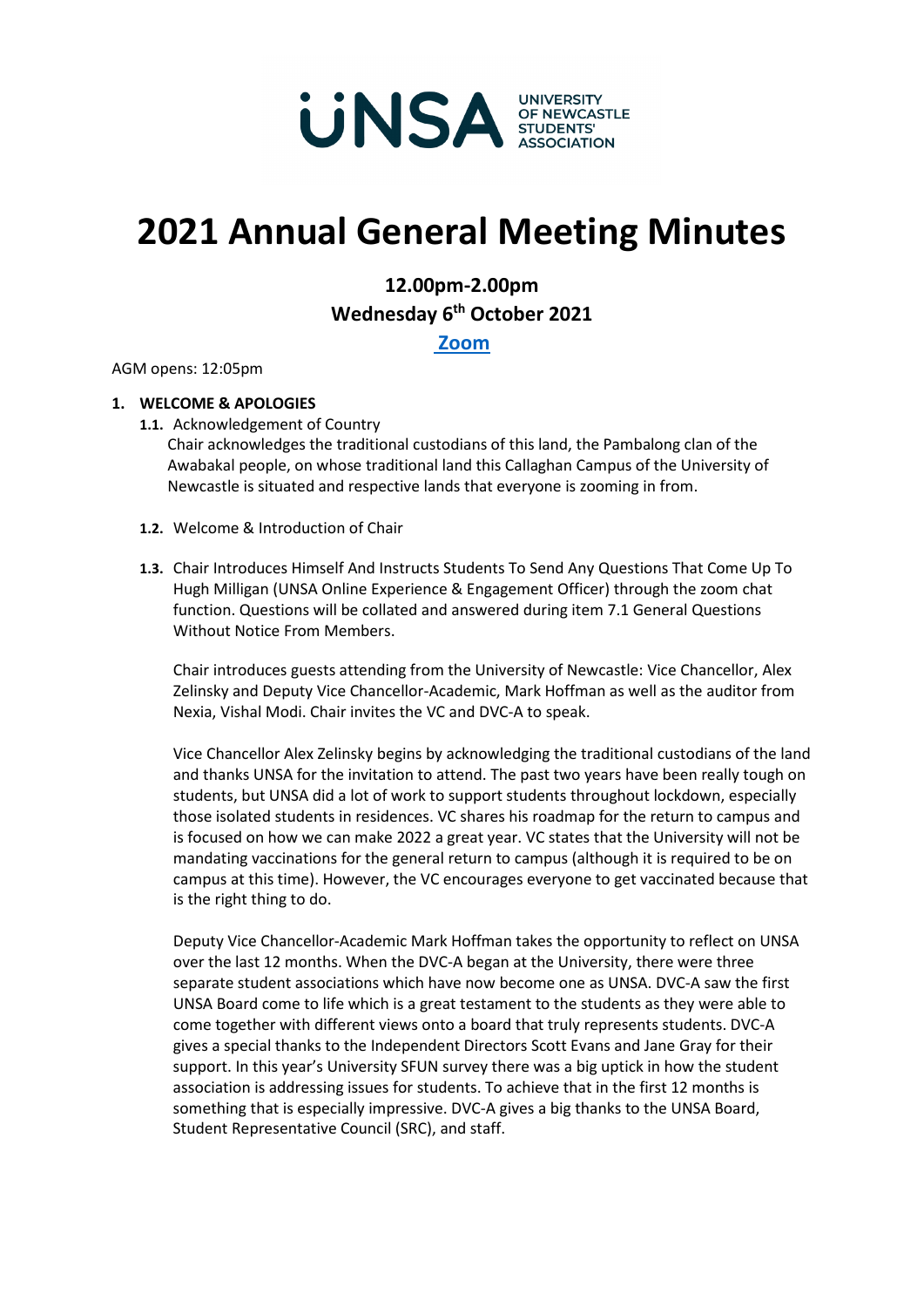

DVC-A's confidence in UNSA operations and the running of student activities and events has increased considerably over the transition process. DVC-A concludes that it is important to reflect on the last 12 months and how much has been achieved by UNSA so far.

#### **1.4.** Apologies

Apology received from Harry O'Brien Smith (Newcastle Campuses Committee Convenor).

#### **1.5.** Rights of Audience and debate Chair grants rights of audience and debate to UNSA members and staff.

**1.6.** Voting Chair explains that voting will be conducted via zoom polls.

#### **2. ESTABLISHMENT OF QUORUM**

Chair confirms that quorum of 25 members is established with 45 student members present via zoom.

#### **3. 2020 SSAF ANNUAL REPORT**

Motion: To Accept the UNSA 2020 SSAF Annual Report.

Moved By: Jessica Philbrook

Seconded By: Evan Gibbs

In Favour: 33

Opposed: 1

Motion Carried.

# **4. STATEMENT OF FINANCIAL ACCOUNTS FOR PERIOD ENDING 31 DECEMBER 2020**

#### **4.1 QUESTIONS ON FINANCIAL STATEMENT**

Chair opens the floor to questions regarding the financial statement.

Member asks where the documents are accessible? Chair answers that all documents are accessible on the AGM event listing on the UNSA website [Https://Unsa.Org.Au/Events/Unsa-2021-Agm](https://unsa.org.au/Events/unsa-2021-agm) as well as the governance and reporting webpage. They have also been circulated to members via email.

#### **5. APPOINTMENT OF AUDITOR**

Auditor thanks UNSA for the opportunity; accounts and records were kept well by the GM and UNSA team. Nexia looks forward to working with UNSA again and assures members they are always accessible and approachable. Auditor can be reached directly or through the General Manager. Auditor asks if there are any questions to please let him know.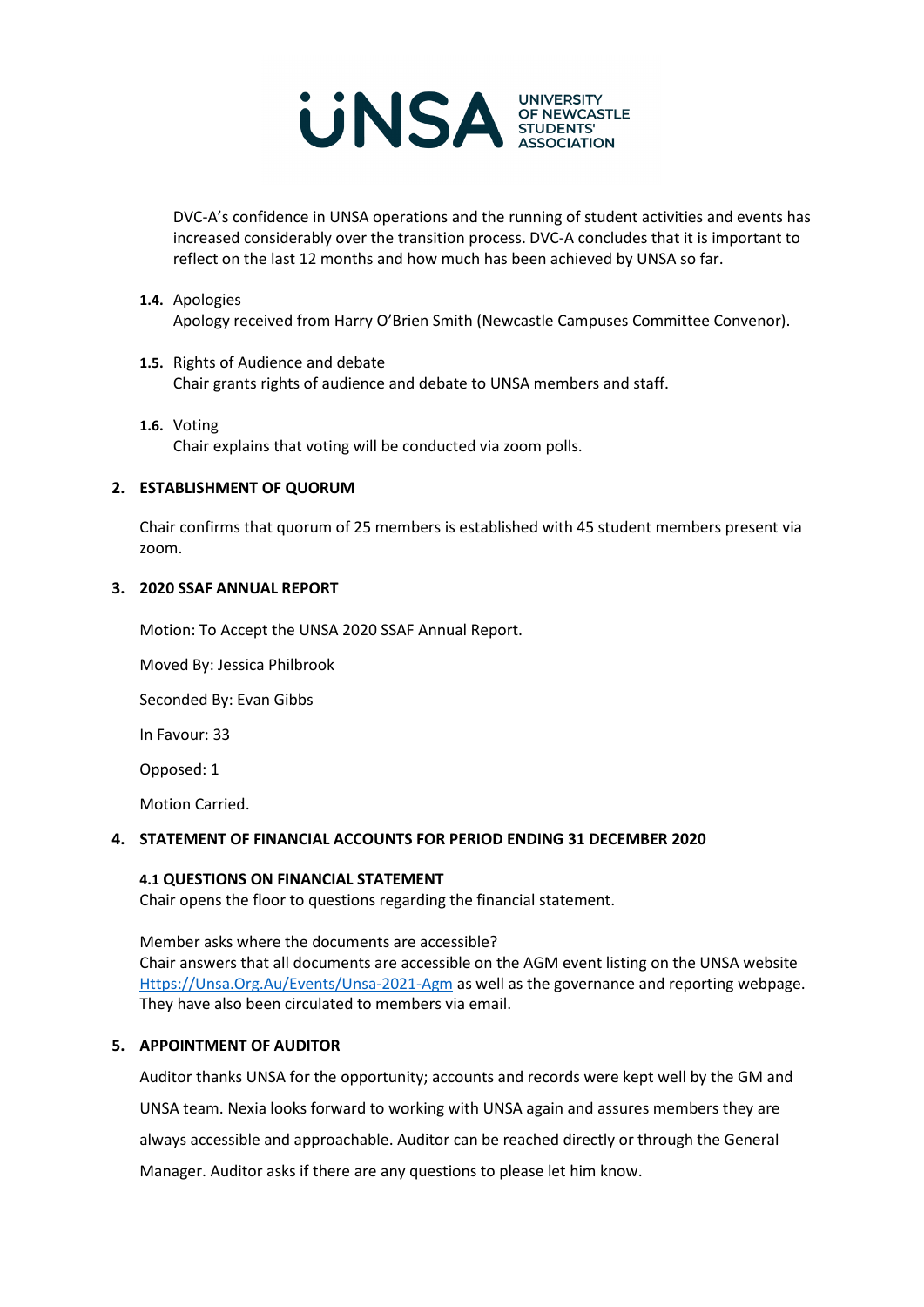

Motion: To appoint Nexia as UNSA's external auditor for 2021.

Moved by: Zack Schofield Seconded by: Max Tran In favour: 36 Opposed: 0 Motion carried.

# **6. 2021 SRC MEMBERS- ROLES & GOALS**

Chair invites each SRC member to introduce themselves and speak through their goals.

# **Chloe Jones, Vice President Education**

1. To lead an education committee that genuinely captures and represents the voice of all students at the university by spreading awareness of the committee and fostering an environment where students feel empowered to represent their school during meetings. 2. To promote and spread awareness of UNSA as the student association continues to grow through attending events, networking with students and collaborating with the SRC. 3. To advocate on behalf of students to ensure that the quality of education given at uon is maintained despite the challenges of covid-19 and online learning. I focus on listening and supporting students when academic issues arise and liaise with relevant members of academic staff.

#### **Feisal Masmali, Postgraduate Students' Senate Convenor:**

I am focusing on promoting awareness of UNSA's postgraduate students' senate committee by reaching out to postgraduate student clubs and talking to their executives and members about UNSA. I listen to students to identify postgraduate students' problems and issues and meet with the Dean of Graduate Research regarding student concerns and vice versa. I plan to use communication channels, social media, and emails- to introduce the PSS committee and promote postgraduate students events and activities.

#### **Georgie Cooper, Vice President Experience & Engagement:**

I have been focusing on networking with clubs and student groups to gather their feedback on the student experience, as well as more broadly with students to ensure effective representation and advocacy. I have also been working with the Clubs Support Officer to support clubs in collaborating on events and more. I contribute to UNSA's strategic operation and initiatives through working groups, event planning and more. I also advocate for improved student spaces, including co-developing a consultative framework to ensure the university will champion students in decision-making from the very start. Lastly, I have been helping to grow Opus Media to increase avenues for student voices to be amplified. I regularly contribute written Opus articles and the SRC podcast/videos and encourage other students and clubs to do so.

#### **Evan Gibbs, Academic Senate Student Representative:**

Research students are unlike other students with unique needs that need to be advocated for differently. My goal is to enhance awareness of how HDR students are often not considered by management. These students often fall somewhere between coursework students and staff.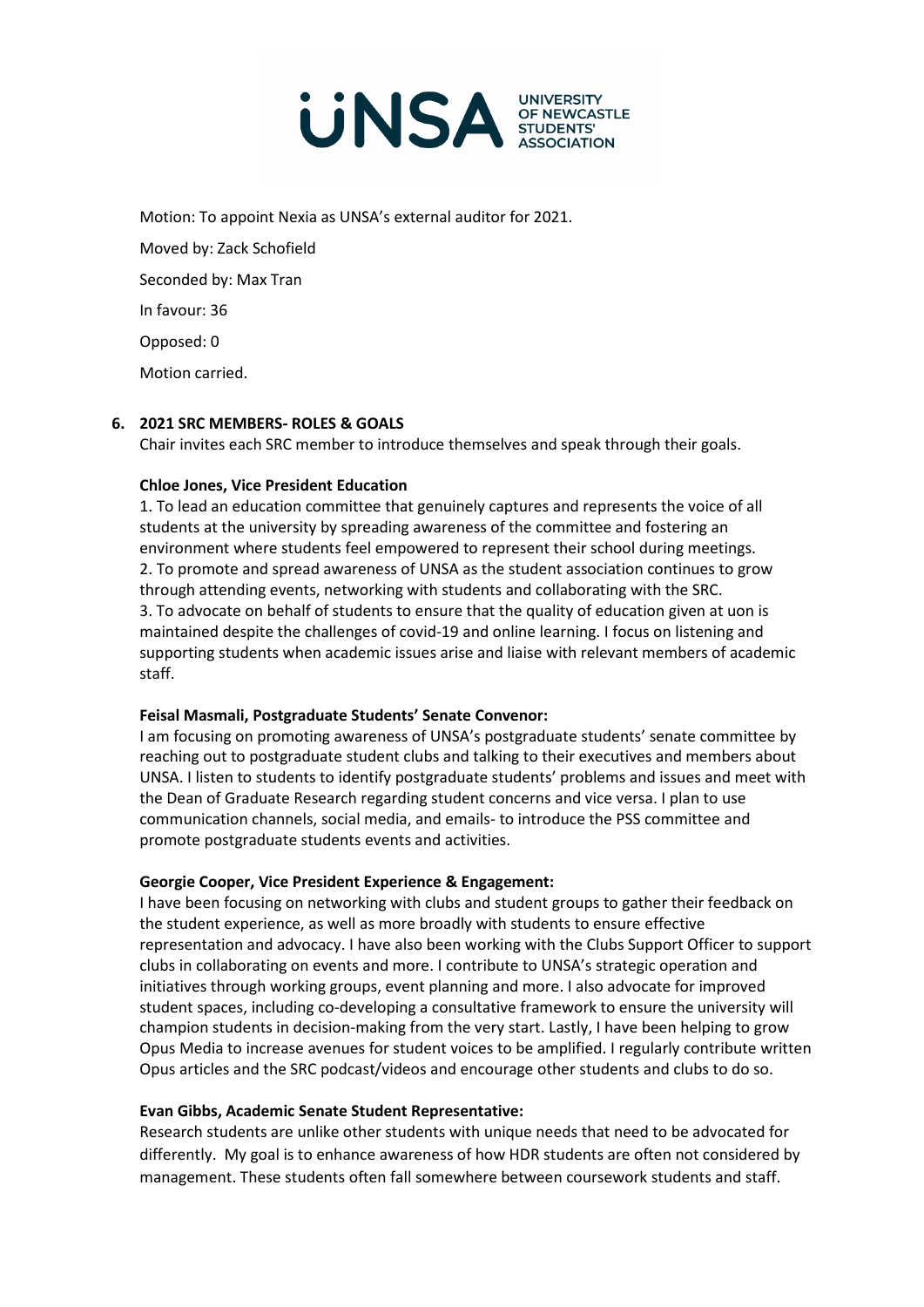

#### **Jessica Philbrook, Vice President Welfare and Wellbeing.**

UNSA has five collectives, Queer, Women's, Indigenous, Accessibility & Equity as well as a brandnew Parents & Carers Collective. The launch of the equity collectives was delayed due to resourcing and taking time to gather community input. However now we've met the goal to launch the collectives, now we're meeting with students to sort out how each collective should be run and governance documents through lived experience. Secondly, through student feedback, it was clear that students have concerns over safety and security. To address this, I've conducted the research on self-defence courses and how they can empower people to feel safer, however these are on hold due to covid. I am also working on Developing greater welfare and wellbeing resources for students.

# **Lucas Dowling, University Council Student Representative:**

- Increase student participation in governance including participation in student representative elections across the university e.g., University Council, Academic Senate and UNSA elections. Thank you to everyone who voted in the recent University Council, Academic Senate, and Faculty Board elections.
- Positively contribute to student engagement through events, activities, and student media, the Poker Club as well as the Opus podcast.
- Help ensure the UNSA SRC structure is optimised for student engagement.

# **Mandip Kour, Central Coast campus Convenor:**

My goal is to reach student problems and to bring those concerns to UNSA. Second is to plan events outside of class for student free time to support student welfare and wellbeing.

#### **Max Tran, Acting Queer Collective Convenor:**

- Increase support for queer students and increasing engagement in the Queer Collective.
- Finalising Queer Collective Terms of Reference and elections process for 2022.
- Continuing work with university staff to ensure campuses are a welcoming space for queer students and helping students to find community both inside and out of the university. This includes assistance with name changing, talking to tutors, planning Pride Week, serving on Ally Training panels, participating in university research, and helping academics.

#### **Rachel McGuinness, Cloud Campus Committee Convenor:**

- To co-ordinate and collaborate with on campus environment events, students, and wellbeing.
- To encourage cloud student participation with UNSA and student environment
- To give voice to cloud students in UNSA and the student environment

#### **Shuang Zhang, International Students' Senate Convenor**

- Help build awareness of UNSA supports through events and activities.
- Make a guide for international students to feel welcome when they are at uni.
- Direct international students to support services both internal university and UNSA supports and external supports.

#### **Steve Bennett, Port Macquarie Campus Committee Convenor**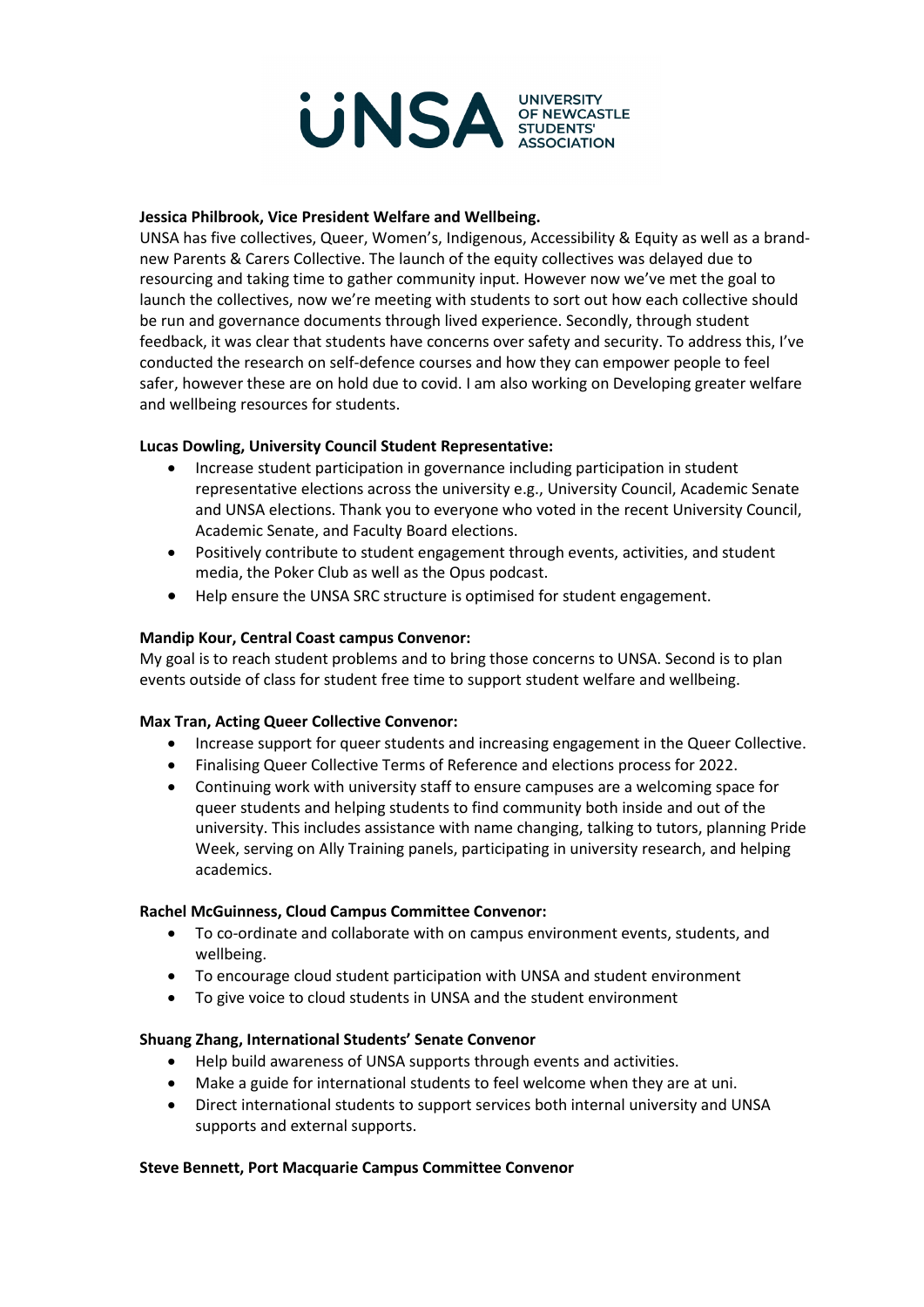

We had hit the ground running this year with events lined up with students and staff at Port Macquarie, but unfortunately lockdown put a stop to these events. As nursing and teaching students, students spend a lot of time away from campus, so I have been trying to support students on placement who are experiencing placement cancellations due to covid and other issues that come up. Happy to report it is going well and most students have been able to do their hours on placement. I am working to support students who are part time or must repeat a subject, as you all know Port Macquarie Campus will be finishing up as a campus at the end of this year.

# **Luka Harrison, President**

My goal this year is to rework the SRC structure to make it work better for student representation. We've had a few issues come up that have shown the structure is a little bit too prescriptive and we don't have as much representation as we would like to. At the next meeting tonight the SRC will form a working group to finalise the structure with the goal of implementing it by the end of the year.

There are a few questions in the chat from members regarding access to the meeting agenda, it can be found here [https://unsa.org.au/events/unsa-2021-agm](https://unsa.org.au/Events/unsa-2021-agm)

#### **7. OTHER BUSINESS**

# **7.1. GENERAL QUESTIONS WITHOUT NOTICE FROM MEMBERS**

Chair opens the floor to questions sent to UNSA staff via zoom chat.

#### **Regarding the UNSA club guidelines, which (if any) clubs were consulted as the guidelines were drafted? Why was this the case?**

Georgia Killick, GM: to develop clubs guidelines we examined previous associations and consulted with Student Central as well as other large student associations across Australia. We have taken on recent feedback into consideration and released an updated version of the guidelines that is available on our website.

Jessica Schuhmacher, Clubs Support Officer: We've updated those guidelines on the website and sent an email to all affiliated clubs with the updated guidelines. You can find them under the 'starting a club' section. It is a living document, so we do welcome your feedback.

**Whilst you say that you said you have changed the UNSA guidelines, you say under 4c: "if your primary objective is to convert other people to believing the same as you, UNSA will not affiliate you." How is this different from the proselytization clause that was in the previous clubs and societies guidelines? Where the guidelines formerly stated that "proselytization of any kind is not permitted. UNSA will not affiliate any club whose aims and objectives amount to proselytization."**

Georgia Killick, GM: as we've reflected multiple times, we want clubs to be a place to build community. Which means bringing together people with shared interests. That should be the main objective of any club, to build community within the university.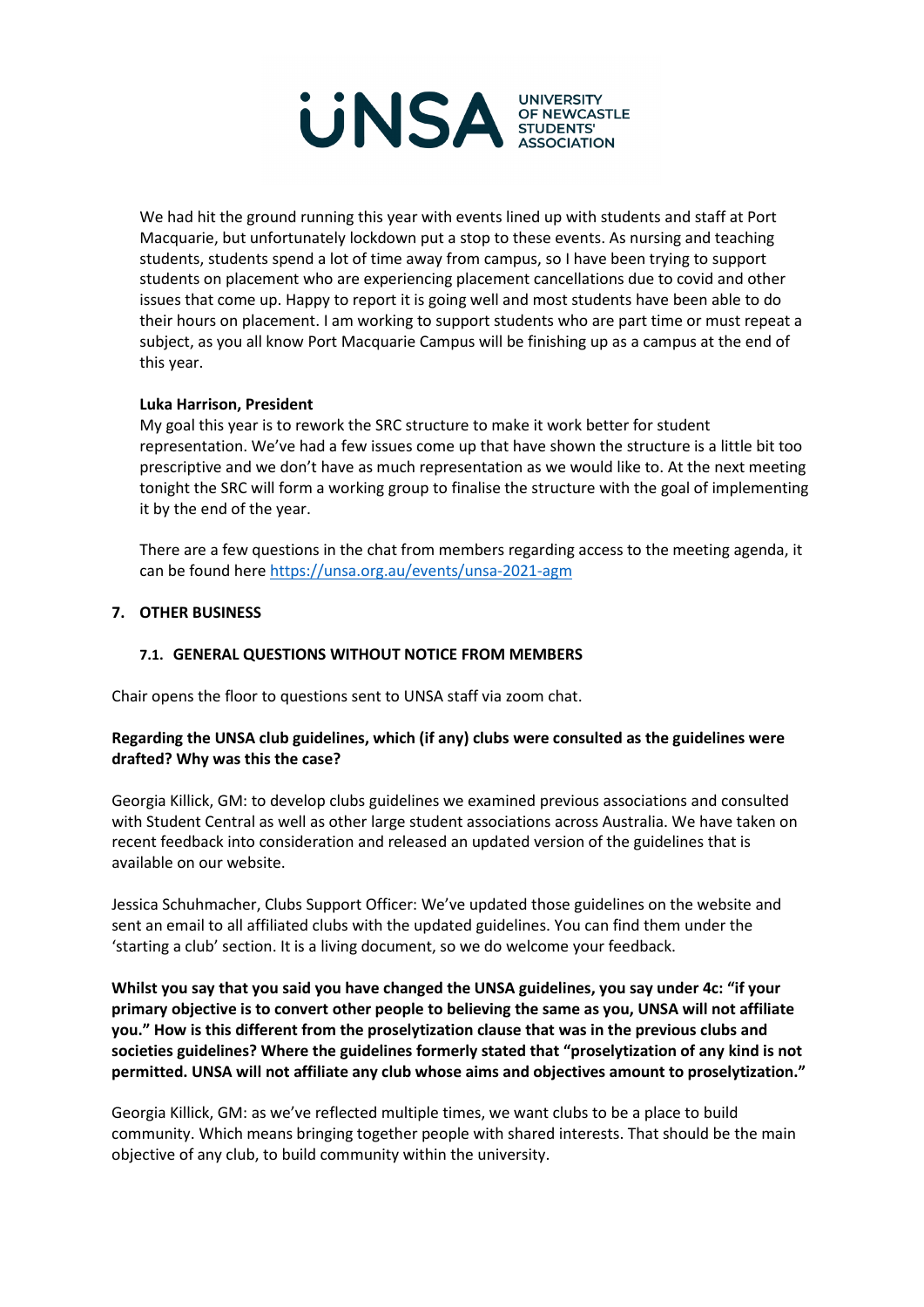

Jessica Schuhmacher, Clubs Support Officer: If you could please review the new guidelines, there will be more clarification on this as well. Lots of sections have changed based on the feedback we were given.

**Regarding the composition of the SRC, how does the UNSA board ensure that the students of faith are represented on the SRC? Would UNSA support the creation of a 'faith collective', or similar, as a way for faith-based communities on campus to be properly represented on the SRC?**

Luka Harrison, Chair: I can't speak to how the SRC vote on any particular issue, but if you would like to speak to an SRC member to bring up a particular issue, then you are free to do that at any time.

Jessica Philbrook, VPW: I think there may be some confusion between collectives and clubs. Collectives are an identified equity group that is in some way disadvantage or marginalised within the higher education sector. For example, parents and carers have duties that impact on their studies and experience barriers to success as a student. Another example would be that queer students are a recognised equity group, so creating supports for those students, offering resources, and providing a voice to inform decision making is really important. If you think that a faith collective should be created, you can reach out to me with that and I'm more than happy to field and address that.

**Various UNSA documents state that UNSA is an apolitical and non-partisan organisation – that UNSA is not involved in politics, has a lack of affiliation with, and lack of bias toward, any given political party. However, at an emergency meeting of the SRC held Monday 20th September, a request from the UNSA Queer Collection for UNSA for formally reject a Bill before the NSW Parliament was discussed at some length. A motion was moved by the Acting Queer Collective Convenor and passed by the SRC: "That UNSA formally reject the One Nation - NSW Education Legislation Amendment (Parental Rights) Bill 2020 and take proactive steps to advocate against the Bill to support Queer and Gender diverse students." I have two questions regarding this:**

**As the discussion, rejection, and advocacy against any Bill before Parliament would be judged by most to be of a political nature, how can UNSA continue to claim it is an apolitical organisation?**

**The request to UNSA and the subsequent motion at the SRC Meeting was moved by the Acting Queer Collective Convenor (AQCC). This would appear to be a conflict of interest, with the AQCC moving and voting on their own request. Can you comment on this and how conflicts of interest are handled regarding Collectives?**

Luka Harrison, Chair: This question is regarding a recent motion moved at a recent SRC meeting and is regarding UNSA taking a stance on a bill that was recently in parliament. In terms of being apolitical, UNSA believes that being apolitical means no political affiliation. However, when it comes down to representing students on issues affecting them, that is something we have a real stake and duty to support. Chair invites Vice President Welfare & Wellbeing (VPW) and Acting Queer Collective Convenor (AQC) to speak to this.

Max Tran, AQC: first and foremost, the motion was against the particular bill and not the political party. It would be incredibly difficult to do any work without involving politics and things get political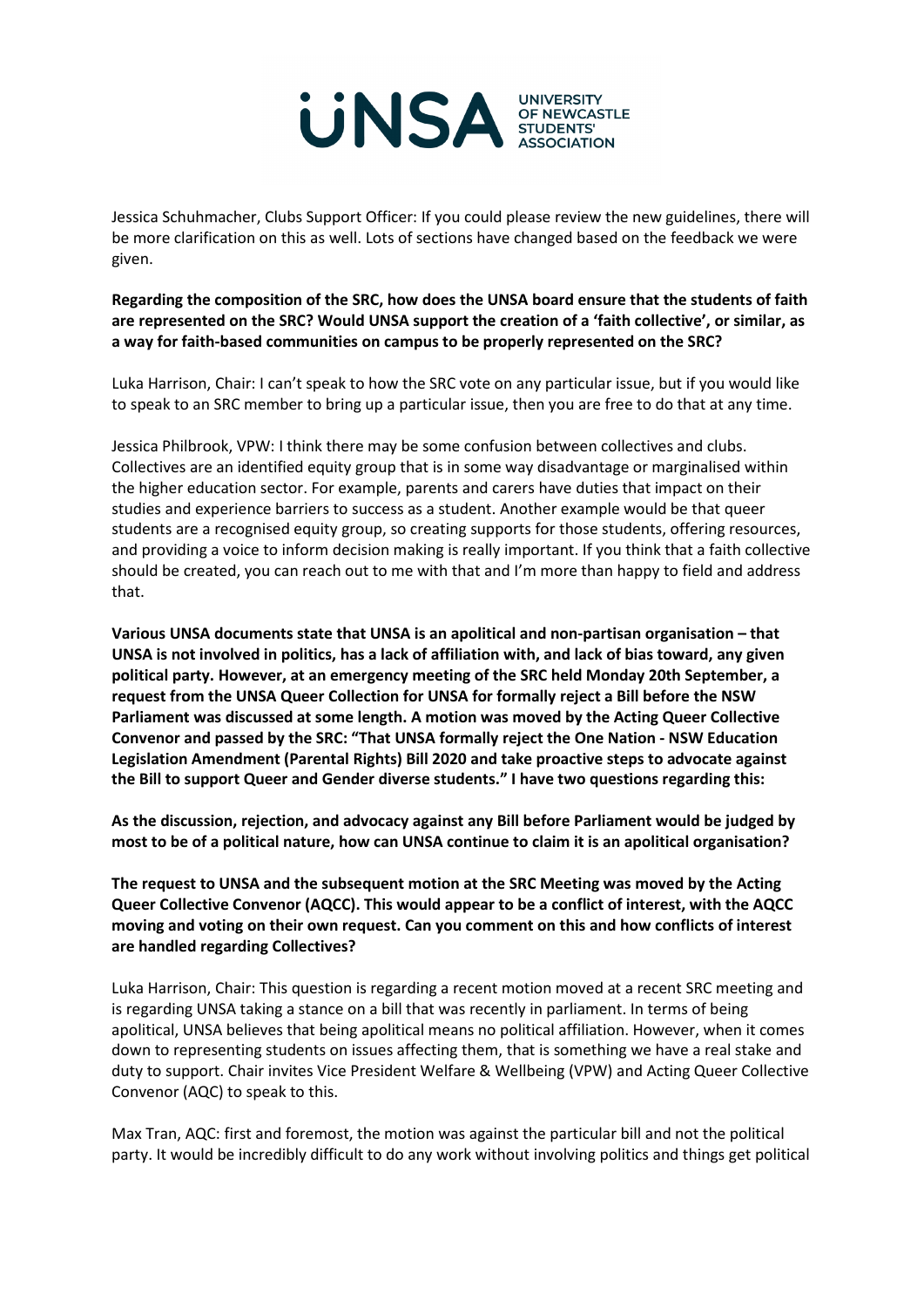

very quickly. That is how most bills work, it was a motion against the bill not the party. That was made very clear in the discussion that the SRC noted.

Jessica Philbrook, VPW: the implication with the question is that because max is the acting convenor, he shouldn't move the motion. However, each person on the SRC is implemented to serve a specific purpose to their portfolio. Prior to bringing this to the SRC meeting, the Queer Collective passed a motion to bring this item to the SRC. By bringing this issue from the Queer Collective up to the SRC, Max is performing according to the duties of his role. This is standard governance practice across the board, you'll see it in other student associations as well. You can move a motion that you brought, it is seconded by someone else, and in this particular case the motion was carried unanimously. This is a great example of how the SRC and portfolio committees, senates and collectives operate from a governance perspective.

Parking has been brought up as a question. Chair explains that unfortunately that is not our jurisdiction, but it will be passed on to the university for them to answer along with other questions relevant to the University (and not UNSA).

#### **You gave notice about moving to QPay, when will that be finalised?**

GM: QPay is a clubs software management system that we're reviewing and advertising to clubs at the moment to let them know that it is free to use. No date on finalisation at this stage as we're still investigating.

# **Can you explain how the new club rules don't amount to religious discrimination on the basis that missionary work is a key fundamental principle in not only Christian ideation but amongst other religious sects?**

Georgia Killick, GM: There is nothing in the Clubs Guidelines that prevent missionary work. These guidelines have been created in collaboration with the university. I can't answer this as it is not addressed in our guidelines. Clubs Guidelines were created to ensure students feel safe and supported on campus.

# **So, no UON clubs were consulted in the drafting of the guidelines, and the rules haven't changed in the new guidelines regarding sharing views on campus, i.e. Feedback was ignored?**

Jessica Schuhmacher, Clubs Support Officer: There were multiple information sessions held for clubs to provide the opportunity for consultation around the transition and Clubs Guidelines. Both Student Central and UNSA clubs were invited to attend these sessions and provide feedback.

As there are a lot of repeating questions, Chair invites students to reach out to UNSA directly via email: [unsa@newcastle.edu.au.](mailto:unsa@newcastle.edu.au)

# **Luka Harrison is a member of the Labour Party, what do you mean it doesn't have any affiliation with any group or organization.**

Luka Harrison, Chair: Yes, that is true, but just because I am a member of the Labour Party does not mean that UNSA has any affiliation to any political party.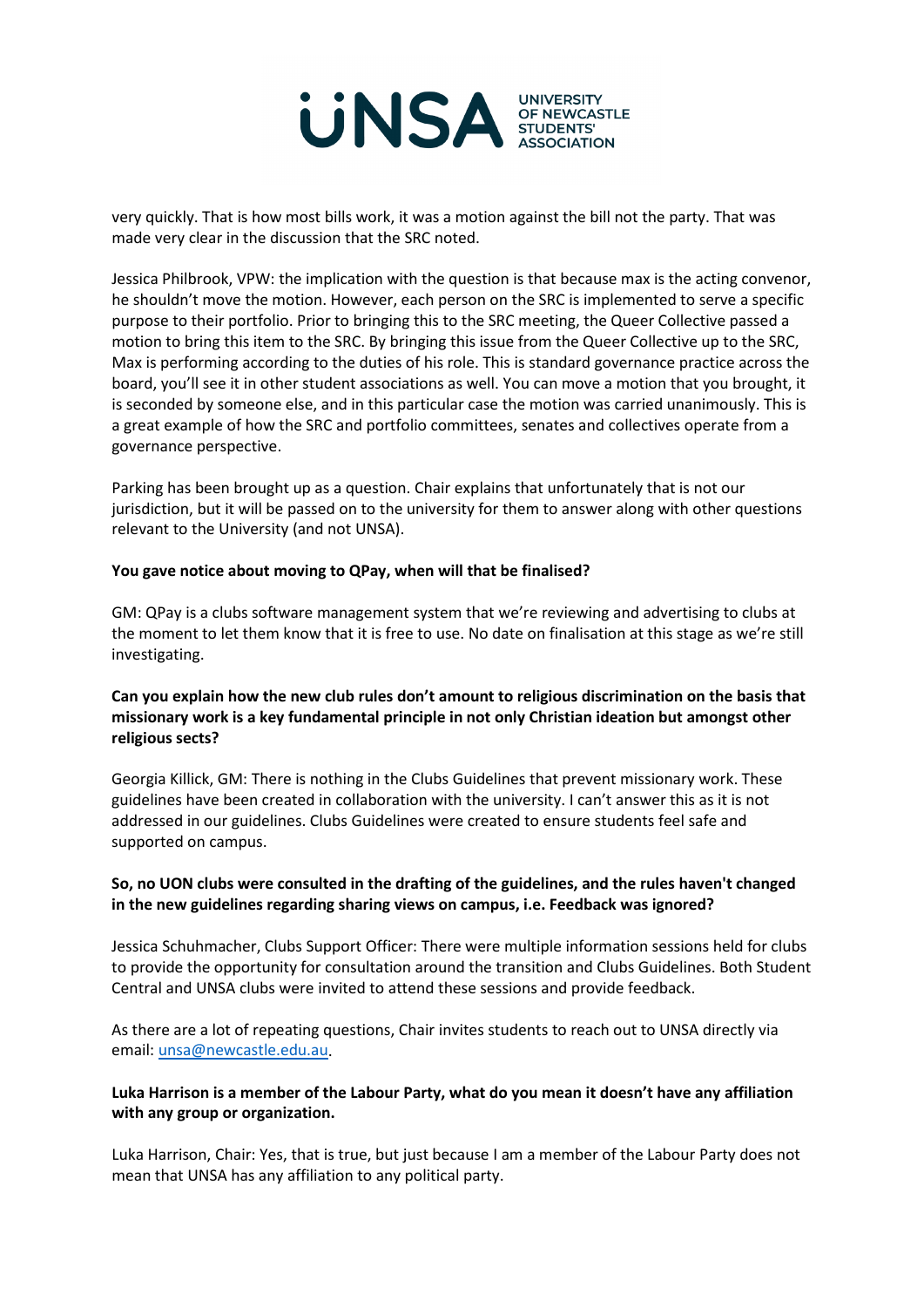

**Does, or will, UNSA prioritise hiring students for events, etc. So that student funds go to students as much as possible? I've noticed there are a few regular events that hire people external to the university.**

Georgia Killick, GM: UNSA employs multiple students in front-facing roles such as photographers, event assistants, performers etc. Next year we plan to expand the number of opportunities for students to be employed.

**If you can see that there are so many issues with club affiliation, do you not consider that a sign to change the way you are doing things? Clubs are feeling that UNSA is inadequately responding to concerns. You say everyone is to feel welcome on campus, but the way you are treating some clubs isn't representative of that stance.**

Jessica Schuhmacher, Clubs Support Officer: We're not actually having that many issues. We've had several Student Central clubs transitioning successfully and smoothy. Our inboxes are always open to you, and we invite you to email us with questions and/or feedback. I think we've made it clear that we're addressing the feedback through multiple updates to the Clubs Guidelines.

Zack Schofield asks that since there are a lot of clubs questions, could post a link to the updated guidelines. UNSA staff share link via zoom chat: [Https://unsa.org.au/club-guidelines](https://unsa.org.au/club-guidelines)

#### **Will UNSA consider establishing its own volunteering for students?**

Volunteering has now moved into the Careers and Employability department at the University. UNSA plans to partner with them and work towards recognising volunteer hours on the AHEGS statement.

#### **Can you please clarify as to whether or not the Newcastle Christian students Club can affiliate or not?**

Luka Harrison, Chair: any club that completes the requirements for affiliation can affiliate.

Jessica Schuhmacher, Clubs Support Officer: all you need to do to affiliate is to fill out affiliation form, make sure you have ten members, and make sure you have a constitution.

Georgia Killick, GM: we can't discuss particular club affiliations at the AGM.

# **I see a lot of messages coming through that seem to negative and relating to religion, are you able to tell us the success stories and some positive news please! :)**

Jessica Schuhmacher, Clubs Support Officer: We have a number of affiliated clubs that have success stories. Both the Bangladesh Students Association and the Islamic Society held successful large-scale Ramadan events. The UON Christian Club was having weekly bible studies before lockdown hit. Bottom line these clubs and events give students the sense of belonging. For more information on successful UNSA clubs, check out our Clubs Spotlight every Tuesday on the UNSA Instagram (@unsa.uon).